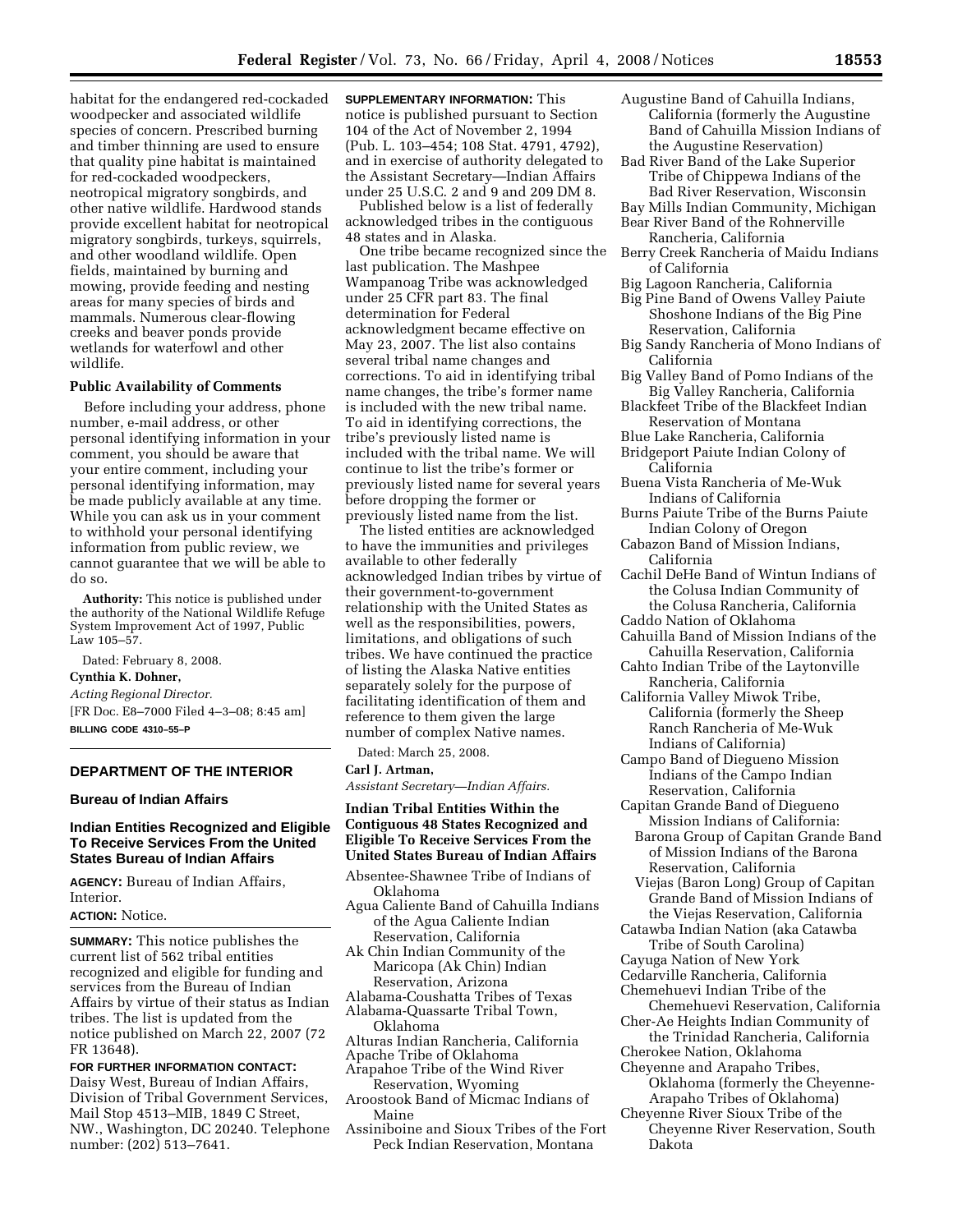- Chickasaw Nation, Oklahoma Chicken Ranch Rancheria of Me-Wuk
- Indians of California Chippewa-Cree Indians of the Rocky Boy's Reservation, Montana
- Chitimacha Tribe of Louisiana
- Choctaw Nation of Oklahoma
- Citizen Potawatomi Nation, Oklahoma Cloverdale Rancheria of Pomo Indians of California
- Cocopah Tribe of Arizona
- Coeur D'Alene Tribe of the Coeur D'Alene Reservation, Idaho
- Cold Springs Rancheria of Mono Indians of California
- Colorado River Indian Tribes of the Colorado River Indian Reservation, Arizona and California
- Comanche Nation, Oklahoma
- Confederated Salish & Kootenai Tribes of the Flathead Reservation, Montana
- Confederated Tribes of the Chehalis Reservation, Washington
- Confederated Tribes of the Colville Reservation, Washington
- Confederated Tribes of the Coos, Lower Umpqua and Siuslaw Indians of Oregon
- Confederated Tribes of the Goshute Reservation, Nevada and Utah
- Confederated Tribes of the Grand Ronde Community of Oregon
- Confederated Tribes of the Siletz Reservation, Oregon
- Confederated Tribes of the Umatilla Reservation, Oregon
- Confederated Tribes of the Warm Springs Reservation of Oregon
- Confederated Tribes and Bands of the Yakama Nation, Washington
- Coquille Tribe of Oregon
- Cortina Indian Rancheria of Wintun Indians of California
- Coushatta Tribe of Louisiana
- Cow Creek Band of Umpqua Indians of Oregon

Cowlitz Indian Tribe, Washington

- Coyote Valley Band of Pomo Indians of California
- Crow Tribe of Montana
- Crow Creek Sioux Tribe of the Crow Creek Reservation, South Dakota
- Death Valley Timbi-Sha Shoshone Band of California
- Delaware Nation, Oklahoma
- Dry Creek Rancheria of Pomo Indians of California
- Duckwater Shoshone Tribe of the Duckwater Reservation, Nevada
- Eastern Band of Cherokee Indians of North Carolina
- Eastern Shawnee Tribe of Oklahoma
- Elem Indian Colony of Pomo Indians of the Sulphur Bank Rancheria, California
- Elk Valley Rancheria, California
- Ely Shoshone Tribe of Nevada
- Enterprise Rancheria of Maidu Indians of California
- Ewiiaapaayp Band of Kumeyaay Indians, California
- Federated Indians of Graton Rancheria, California
- Flandreau Santee Sioux Tribe of South Dakota
- Forest County Potawatomi Community, Wisconsin
- Fort Belknap Indian Community of the Fort Belknap Reservation of Montana
- Fort Bidwell Indian Community of the Fort Bidwell Reservation of California
- Fort Independence Indian Community of Paiute Indians of the Fort Independence Reservation, California
- Fort McDermitt Paiute and Shoshone Tribes of the Fort McDermitt Indian Reservation, Nevada and Oregon
- Fort McDowell Yavapai Nation, Arizona Fort Mojave Indian Tribe of Arizona,
- California & Nevada
- Fort Sill Apache Tribe of Oklahoma
- Gila River Indian Community of the Gila River Indian Reservation, Arizona
- Grand Traverse Band of Ottawa and Chippewa Indians, Michigan
- Greenville Rancheria of Maidu Indians of California
- Grindstone Indian Rancheria of Wintun-Wailaki Indians of California
- Guidiville Rancheria of California
- Habematolel Pomo of Upper Lake, California (formerly the Upper Lake Band of Pomo Indians of Upper Lake Rancheria of California)
- Hannahville Indian Community, Michigan
- Havasupai Tribe of the Havasupai Reservation, Arizona
- Ho-Chunk Nation of Wisconsin Hoh Indian Tribe of the Hoh Indian
- Reservation, Washington
- Hoopa Valley Tribe, California
- Hopi Tribe of Arizona
- Hopland Band of Pomo Indians of the Hopland Rancheria, California
- Houlton Band of Maliseet Indians of Maine
- Hualapai Indian Tribe of the Hualapai Indian Reservation, Arizona
- Inaja Band of Diegueno Mission Indians of the Inaja and Cosmit Reservation, California
- Ione Band of Miwok Indians of California
- Iowa Tribe of Kansas and Nebraska
- Iowa Tribe of Oklahoma
- Jackson Rancheria of Me-Wuk Indians of California
- Jamestown S'Klallam Tribe of Washington
- Jamul Indian Village of California Jena Band of Choctaw Indians,
- Louisiana
- Jicarilla Apache Nation, New Mexico
- Kaibab Band of Paiute Indians of the Kaibab Indian Reservation, Arizona
- Kalispel Indian Community of the Kalispel Reservation, Washington Karuk Tribe of California
- Kashia Band of Pomo Indians of the
- Stewarts Point Rancheria, California Kaw Nation, Oklahoma
- Keweenaw Bay Indian Community, Michigan
- Kialegee Tribal Town, Oklahoma Kickapoo Tribe of Indians of the
- Kickapoo Reservation in Kansas
- Kickapoo Tribe of Oklahoma
- Kickapoo Traditional Tribe of Texas
- Kiowa Indian Tribe of Oklahoma
- Klamath Tribes, Oregon (formerly the Klamath Indian Tribe of Oregon)
- Kootenai Tribe of Idaho
- La Jolla Band of Luiseno Mission Indians of the La Jolla Reservation, California
- La Posta Band of Diegueno Mission Indians of the La Posta Indian Reservation, California
- Lac Courte Oreilles Band of Lake Superior Chippewa Indians of Wisconsin
- Lac du Flambeau Band of Lake Superior Chippewa Indians of the Lac du Flambeau Reservation of Wisconsin
- Lac Vieux Desert Band of Lake Superior Chippewa Indians, Michigan
- Las Vegas Tribe of Paiute Indians of the Las Vegas Indian Colony, Nevada
- Little River Band of Ottawa Indians, Michigan
- Little Traverse Bay Bands of Odawa Indians, Michigan
- Lower Lake Rancheria, California
- Los Coyotes Band of Cahuilla & Cupeno Indians of the Los Coyotes Reservation, California
- Lovelock Paiute Tribe of the Lovelock Indian Colony, Nevada
- Lower Brule Sioux Tribe of the Lower Brule Reservation, South Dakota
- Lower Elwha Tribal Community of the Lower Elwha Reservation, Washington
- Lower Sioux Indian Community in the State of Minnesota Lummi Tribe of the Lummi Reservation,

Makah Indian Tribe of the Makah Indian Reservation, Washington Manchester Band of Pomo Indians of the Manchester-Point Arena Rancheria,

Manzanita Band of Diegueno Mission Indians of the Manzanita Reservation, California Mashantucket Pequot Tribe of

Match-e-be-nash-she-wish Band of Pottawatomi Indians of Michigan Mechoopda Indian Tribe of Chico Rancheria, California

Washington

California

Connecticut Mashpee Wampanoag Tribe, Massachusetts

Lytton Rancheria of California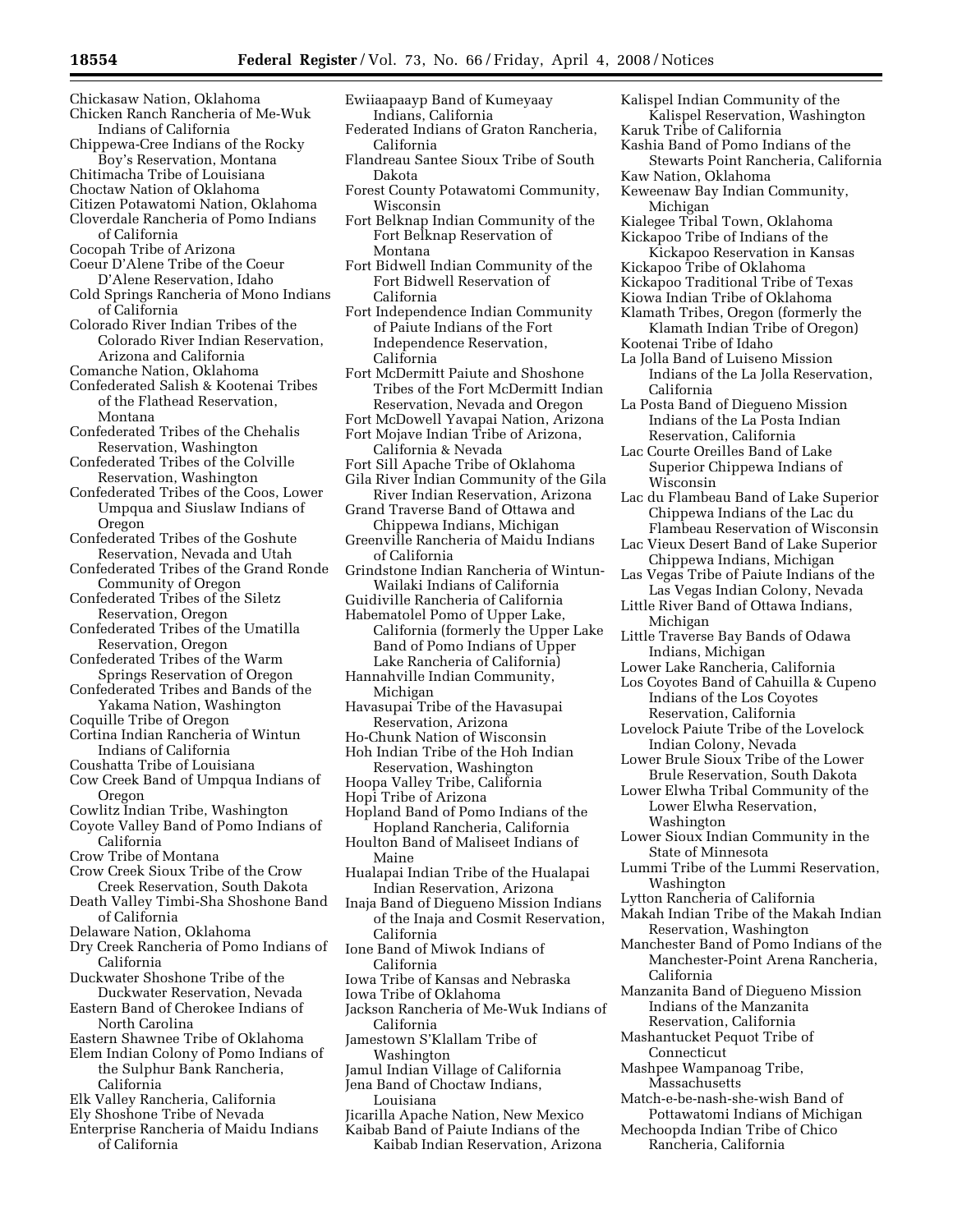- Menominee Indian Tribe of Wisconsin Mesa Grande Band of Diegueno Mission Indians of the Mesa Grande
- Reservation, California Mescalero Apache Tribe of the
- Mescalero Reservation, New Mexico Miami Tribe of Oklahoma
- Miccosukee Tribe of Indians of Florida
- Middletown Rancheria of Pomo Indians of California
- Minnesota Chippewa Tribe, Minnesota (Six component reservations: Bois Forte Band (Nett Lake); Fond du
- Lac Band; Grand Portage Band; Leech Lake Band; Mille Lacs Band; White Earth Band)
- Mississippi Band of Choctaw Indians, Mississippi
- Moapa Band of Paiute Indians of the Moapa River Indian Reservation, Nevada
- Modoc Tribe of Oklahoma
- Mohegan Indian Tribe of Connecticut Mooretown Rancheria of Maidu Indians of California
- Morongo Band of Cahuilla Mission Indians of the Morongo Reservation, California
- Muckleshoot Indian Tribe of the Muckleshoot Reservation, Washington
- Muscogee (Creek) Nation, Oklahoma
- Narragansett Indian Tribe of Rhode Island
- Navajo Nation, Arizona, New Mexico & Utah
- Nez Perce Tribe, Idaho (previously listed as Nez Perce Tribe of Idaho)
- Nisqually Indian Tribe of the Nisqually Reservation, Washington
- Nooksack Indian Tribe of Washington Northern Cheyenne Tribe of the
- Northern Cheyenne Indian Reservation, Montana
- Northfork Rancheria of Mono Indians of California
- Northwestern Band of Shoshoni Nation of Utah (Washakie)
- Nottawaseppi Huron Band of the Potawatomi, Michigan (formerly the Huron Potawatomi, Inc.)
- Oglala Sioux Tribe of the Pine Ridge Reservation, South Dakota
- Ohkay Owingeh, New Mexico (formerly the Pueblo of San Juan)
- Omaha Tribe of Nebraska
- Oneida Nation of New York
- Oneida Tribe of Indians of Wisconsin
- Onondaga Nation of New York
- Osage Nation, Oklahoma (formerly the Osage Tribe)
- Ottawa Tribe of Oklahoma
- Otoe-Missouria Tribe of Indians, Oklahoma
- Paiute Indian Tribe of Utah (Cedar City Band of Paiutes, Kanosh Band of Paiutes, Koosharem Band of Paiutes, Indian Peaks Band of Paiutes, and Shivwits Band of Paiutes)
- Paiute-Shoshone Indians of the Bishop Community of the Bishop Colony, California
- Paiute-Shoshone Tribe of the Fallon Reservation and Colony, Nevada
- Paiute-Shoshone Indians of the Lone Pine Community of the Lone Pine Reservation, California
- Pala Band of Luiseno Mission Indians of the Pala Reservation, California
- Pascua Yaqui Tribe of Arizona
- Paskenta Band of Nomlaki Indians of California
- Passamaquoddy Tribe of Maine Pauma Band of Luiseno Mission Indians of the Pauma & Yuima Reservation,
- California
- Pawnee Nation of Oklahoma
- Pechanga Band of Luiseno Mission Indians of the Pechanga Reservation, California Penobscot Tribe of Maine
- Peoria Tribe of Indians of Oklahoma
- Picayune Rancheria of Chukchansi
- Indians of California
- Pinoleville Pomo Nation, California (formerly the Pinoleville Rancheria of Pomo Indians of California)
- Pit River Tribe, California (includes XL Ranch, Big Bend, Likely, Lookout, Montgomery Creek and Roaring Creek Rancherias)
- Poarch Band of Creek Indians of Alabama
- Pokagon Band of Potawatomi Indians, Michigan and Indiana
- Ponca Tribe of Indians of Oklahoma
- Ponca Tribe of Nebraska
- Port Gamble Indian Community of the Port Gamble Reservation, Washington
- Potter Valley Tribe, California (formerly the Potter Valley Rancheria of Pomo Indians of California)
- Prairie Band of Potawatomi Nation, Kansas
- Prairie Island Indian Community in the State of Minnesota Pueblo of Acoma, New Mexico
- Pueblo of Cochiti, New Mexico
- Pueblo of Jemez, New Mexico
- Pueblo of Isleta, New Mexico
- Pueblo of Laguna, New Mexico Pueblo of Nambe, New Mexico
- Pueblo of Picuris, New Mexico
- Pueblo of Pojoaque, New Mexico
- Pueblo of San Felipe, New Mexico
- Pueblo of San Ildefonso, New Mexico
- Pueblo of Sandia, New Mexico
- Pueblo of Santa Ana, New Mexico
- Pueblo of Santa Clara, New Mexico
- Pueblo of Santo Domingo, New Mexico
- Pueblo of Taos, New Mexico
- Pueblo of Tesuque, New Mexico
- Pueblo of Zia, New Mexico
- Puyallup Tribe of the Puyallup Reservation, Washington Pyramid Lake Paiute Tribe of the
- Pyramid Lake Reservation, Nevada
- Quapaw Tribe of Indians, Oklahoma Quartz Valley Indian Community of the Quartz Valley Reservation of California
- Quechan Tribe of the Fort Yuma Indian Reservation, California & Arizona
- Quileute Tribe of the Quileute Reservation, Washington
- Quinault Tribe of the Quinault
- Reservation, Washington Ramona Band or Village of Cahuilla Mission Indians of California
- Red Cliff Band of Lake Superior Chippewa Indians of Wisconsin
- Red Lake Band of Chippewa Indians, Minnesota
- Redding Rancheria, California
- Redwood Valley Rancheria of Pomo Indians of California
- Reno-Sparks Indian Colony, Nevada
- Resighini Rancheria, California
- Rincon Band of Luiseno Mission Indians of the Rincon Reservation, California
- Robinson Rancheria of Pomo Indians of California
- Rosebud Sioux Tribe of the Rosebud Indian Reservation, South Dakota
- Round Valley Indian Tribes of the Round Valley Reservation, California
- Rumsey Indian Rancheria of Wintun Indians of California
- Sac & Fox Tribe of the Mississippi in Iowa
- Sac & Fox Nation of Missouri in Kansas and Nebraska
- Sac & Fox Nation, Oklahoma
- Saginaw Chippewa Indian Tribe of Michigan
- St. Croix Chippewa Indians of Wisconsin
- Saint Regis Mohawk Tribe, New York (formerly the St. Regis Band of Mohawk Indians of New York)
- Salt River Pima-Maricopa Indian Community of the Salt River Reservation, Arizona
- Samish Indian Tribe, Washington
- San Carlos Apache Tribe of the San Carlos Reservation, Arizona
- San Juan Southern Paiute Tribe of Arizona

Indians of California Santa Rosa Indian Community of the Santa Rosa Rancheria, California Santa Rosa Band of Cahuilla Indians, California (formerly the Santa Rosa Band of Cahuilla Mission Indians of

San Manual Band of Serrano Mission Indians of the San Manual Reservation, California San Pasqual Band of Diegueno Mission

the Santa Rosa Reservation) Santa Ynez Band of Chumash Mission Indians of the Santa Ynez Reservation, California Santa Ysabel Band of Diegueno Mission Indians of the Santa Ysabel Reservation, California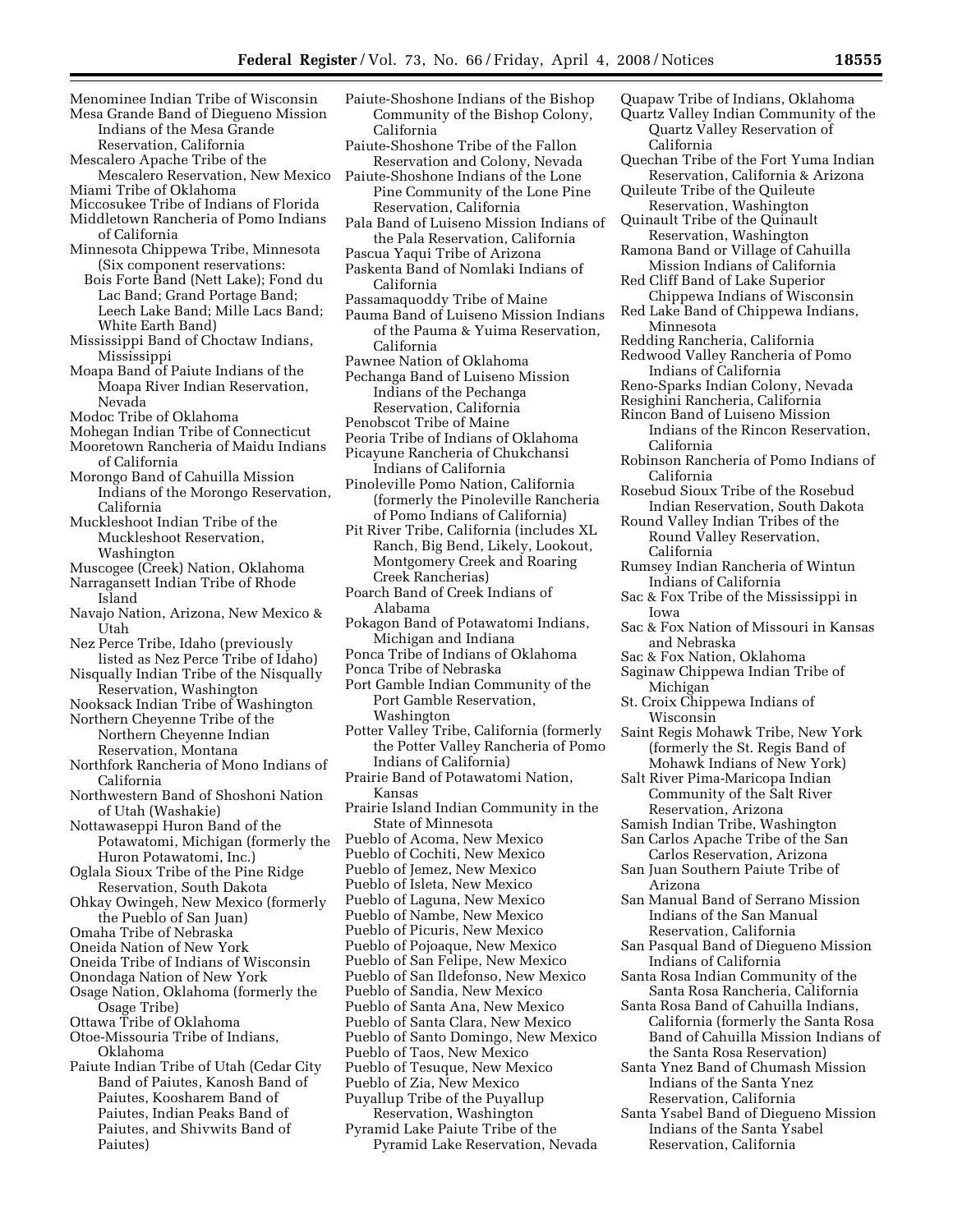- Santee Sioux Nation, Nebraska Sauk-Suiattle Indian Tribe of
- Washington
- Sault Ste. Marie Tribe of Chippewa Indians of Michigan
- Scotts Valley Band of Pomo Indians of California
- Seminole Nation of Oklahoma
- Seminole Tribe of Florida (Dania, Big Cypress, Brighton, Hollywood & Tampa Reservations)
- Seneca Nation of New York
- Seneca-Cayuga Tribe of Oklahoma
- Shakopee Mdewakanton Sioux Community of Minnesota
- Shawnee Tribe, Oklahoma
- Sherwood Valley Rancheria of Pomo Indians of California
- Shingle Springs Band of Miwok Indians, Shingle Springs Rancheria (Verona Tract), California
- Shoalwater Bay Tribe of the Shoalwater Bay Indian Reservation, Washington
- Shoshone Tribe of the Wind River Reservation, Wyoming
- Shoshone-Bannock Tribes of the Fort Hall Reservation of Idaho
- Shoshone-Paiute Tribes of the Duck Valley Reservation, Nevada
- Sisseton-Wahpeton Oyate of the Lake Traverse Reservation, South Dakota
- Skokomish Indian Tribe of the Skokomish Reservation,
	- Washington
- Skull Valley Band of Goshute Indians of Utah
- Smith River Rancheria, California
- Snoqualmie Tribe, Washington
- Soboba Band of Luiseno Indians, California
- Sokaogon Chippewa Community, Wisconsin
- Southern Ute Indian Tribe of the Southern Ute Reservation, Colorado
- Spirit Lake Tribe, North Dakota Spokane Tribe of the Spokane
- Reservation, Washington
- Squaxin Island Tribe of the Squaxin Island Reservation, Washington
- Standing Rock Sioux Tribe of North & South Dakota
- Stockbridge Munsee Community, Wisconsin
- Stillaguamish Tribe of Washington
- Summit Lake Paiute Tribe of Nevada
- Suquamish Indian Tribe of the Port
- Madison Reservation, Washington Susanville Indian Rancheria, California
- Swinomish Indians of the Swinomish Reservation, Washington
- Sycuan Band of the Kumeyaay Nation (formerly the Sycuan Band of Diegueno Mission Indians of California)
- Table Mountain Rancheria of California Te-Moak Tribe of Western Shoshone
- Indians of Nevada (Four constituent bands: Battle Mountain Band; Elko
- Band; South Fork Band and Wells Band)
- Thlopthlocco Tribal Town, Oklahoma Three Affiliated Tribes of the Fort
- Berthold Reservation, North Dakota
- Tohono O'odham Nation of Arizona Tonawanda Band of Seneca Indians of New York
- Tonkawa Tribe of Indians of Oklahoma
- Tonto Apache Tribe of Arizona
- Torres Martinez Desert Cahuilla Indians, California (formerly the Torres-Martinez Band of Cahuilla Mission Indians of California)
- Tule River Indian Tribe of the Tule River Reservation, California
- Tulalip Tribes of the Tulalip Reservation, Washington
- Tunica-Biloxi Indian Tribe of Louisiana Tuolumne Band of Me-Wuk Indians of the Tuolumne Rancheria of
- California Turtle Mountain Band of Chippewa Indians of North Dakota
- Tuscarora Nation of New York
- Twenty-Nine Palms Band of Mission Indians of California
- United Auburn Indian Community of the Auburn Rancheria of California
- United Keetoowah Band of Cherokee Indians in Oklahoma
- Upper Sioux Community, Minnesota Upper Skagit Indian Tribe of
- Washington
- Ute Indian Tribe of the Uintah & Ouray Reservation, Utah
- Ute Mountain Tribe of the Ute Mountain Reservation, Colorado, New Mexico & Utah
- Utu Utu Gwaitu Paiute Tribe of the Benton Paiute Reservation, California
- Walker River Paiute Tribe of the Walker River Reservation, Nevada
- Wampanoag Tribe of Gay Head (Aquinnah) of Massachusetts
- Washoe Tribe of Nevada & California (Carson Colony, Dresslerville Colony, Woodfords Community, Stewart Community, & Washoe Ranches)
- White Mountain Apache Tribe of the Fort Apache Reservation, Arizona
- Wichita and Affiliated Tribes (Wichita, Keechi, Waco & Tawakonie), Oklahoma
- Winnebago Tribe of Nebraska
- Winnemucca Indian Colony of Nevada
- Wiyot Tribe, California (formerly the Table Bluff Reservation—Wiyot Tribe)
- Wyandotte Nation, Oklahoma
- Yankton Sioux Tribe of South Dakota Yavapai-Apache Nation of the Camp
- Verde Indian Reservation, Arizona Yavapai-Prescott Tribe of the Yavapai
- Reservation, Arizona
- Yerington Paiute Tribe of the Yerington Colony & Campbell Ranch, Nevada
- Yomba Shoshone Tribe of the Yomba Reservation, Nevada
- Ysleta Del Sur Pueblo of Texas
- Yurok Tribe of the Yurok Reservation, California
- Zuni Tribe of the Zuni Reservation, New Mexico

### **Native Entities Within the State of Alaska Recognized and Eligible To Receive Services From the United States Bureau of Indian Affairs**

Native Village of Afognak (formerly the Village of Afognak) Agdaagux Tribe of King Cove Native Village of Akhiok Akiachak Native Community Akiak Native Community Native Village of Akutan Village of Alakanuk Alatna Village Native Village of Aleknagik Algaaciq Native Village (St. Mary's) Allakaket Village Native Village of Ambler Village of Anaktuvuk Pass Yupiit of Andreafski Angoon Community Association Village of Aniak Anvik Village Arctic Village (See Native Village of Venetie Tribal Government) Asa'carsarmiut Tribe Native Village of Atka Village of Atmautluak Atqasuk Village (Atkasook) Native Village of Barrow Inupiat Traditional Government Beaver Village Native Village of Belkofski Village of Bill Moore's Slough Birch Creek Tribe Native Village of Brevig Mission Native Village of Buckland Native Village of Cantwell Native Village of Chenega (aka Chanega) Chalkyitsik Village Cheesh-Na Tribe (formerly the Native Village of Chistochina) Village of Chefornak Chevak Native Village Chickaloon Native Village Chignik Bay Tribal Council (formerly the Native Village of Chignik) Native Village of Chignik Lagoon Chignik Lake Village Chilkat Indian Village (Klukwan) Chilkoot Indian Association (Haines) Chinik Eskimo Community (Golovin) Native Village of Chitina Native Village of Chuathbaluk (Russian Mission, Kuskokwim) Chuloonawick Native Village

Circle Native Community Village of Clarks Point Native Village of Council Craig Community Association Village of Crooked Creek Curyung Tribal Council